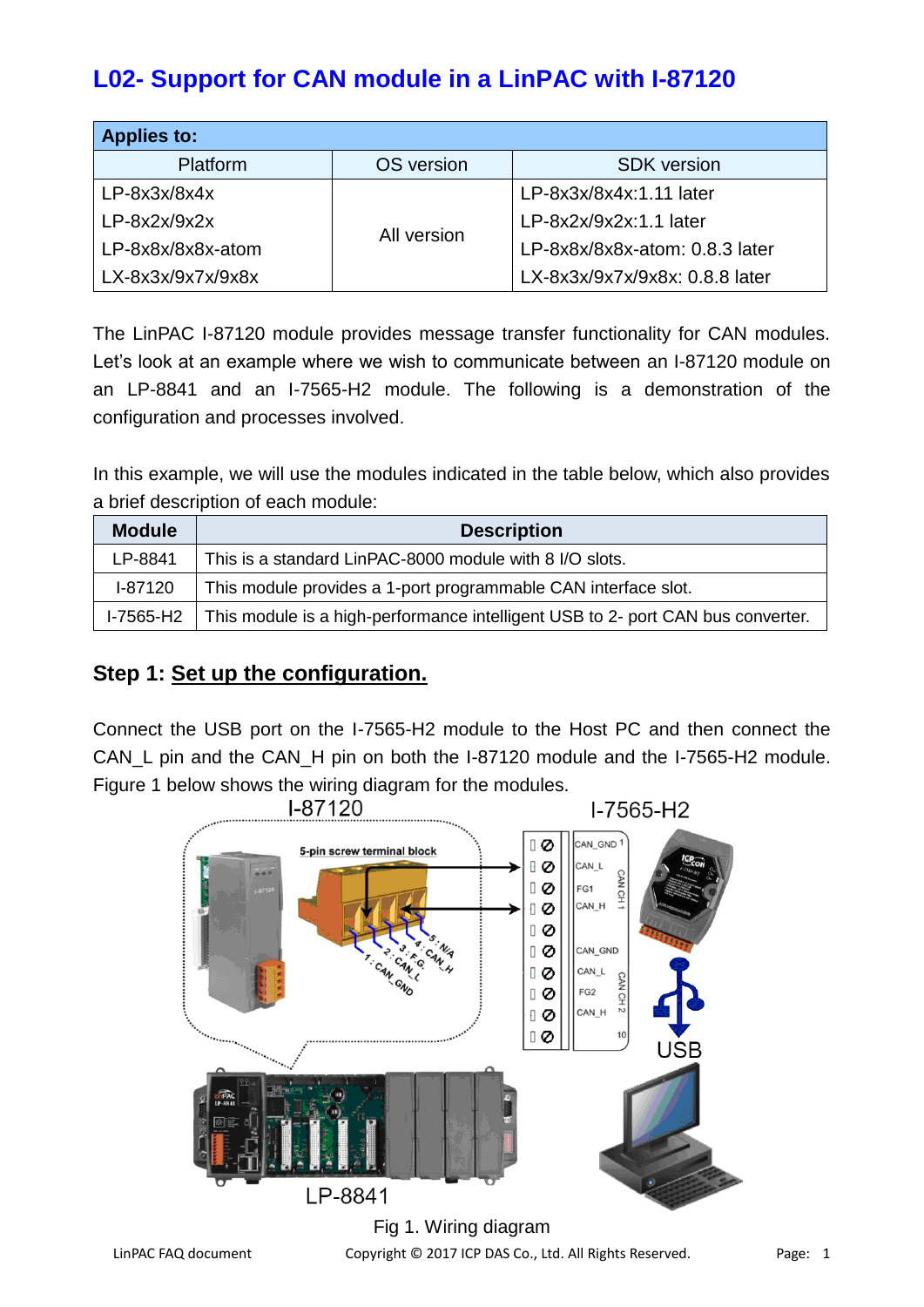## **Step 2: Install the Driver for the I-7565-H2 Module.**

For full details of how to install the necessary drivers for the I-7565-H2 module, refer to the "**Driver Installation**" section in the User Manual, which can be found at: [ftp://ftp.icpdas.com/pub/cd/fieldbus\\_cd/can/converter/i-7565-h1h2/manual/win2k\\_xp/i-756](ftp://ftp.icpdas.com/pub/cd/fieldbus_cd/can/converter/i-7565-h1h2/manual/win2k_xp/i-7565h1h2_usermanual_en_v2.3.1.pdf) [5h1h2\\_usermanual\\_en\\_v2.3.1.pdf](ftp://ftp.icpdas.com/pub/cd/fieldbus_cd/can/converter/i-7565-h1h2/manual/win2k_xp/i-7565h1h2_usermanual_en_v2.3.1.pdf)

Download the driver from the ICP DAS website at: [http://ftp.icpdas.com/pub/cd/fieldbus\\_cd/can/converter/i-7565-h1h2/driver](http://ftp.icpdas.com/pub/cd/fieldbus_cd/can/converter/i-7565-h1h2/driver)

Once the driver installation file has downloaded, execute the

"**ICPUsbConverter\_Drvinst\_v1.4**" file to automatically install the driver, and then wait until the installation process has finished, as illustrated in figure 2 below.

|   | > I-7565-H1H2_DrvFile_v1.4                                                                 |                  |                    |              |  |
|---|--------------------------------------------------------------------------------------------|------------------|--------------------|--------------|--|
| ∧ | Name                                                                                       | Date modified    | <b>Type</b>        | Size         |  |
|   | amd <sub>64</sub>                                                                          | 10/05/2017 11:35 | File folder        |              |  |
|   | i386                                                                                       | 10/05/2017 11:35 | File folder        |              |  |
|   | icpusbconverter                                                                            | 18/10/2013 09:26 | Setup Information  | 3 KB         |  |
|   | <b>CPUsbConverter_DrvInst_v1.4</b>                                                         | 06/02/2014 12:01 | Application        | 3,172 KB     |  |
|   | icpusbconverterx64                                                                         | 06/02/2014 10:18 | Security Catalogue | <b>10 KB</b> |  |
|   | icpusbconverterx86                                                                         | 06/02/2014 10:19 | Security Catalogue | <b>10 KB</b> |  |
|   | ×<br>ICPUsbConverter_DrvInst_v1.4<br>Install ICPDAS USB Converter Driver Finished !!<br>OK |                  |                    |              |  |

Fig 2. Driver Installation

## **Step 3: Using the I-7565-H1H2\_Utility.**

The I-7565-H1/H2 Utility is a powerful tool that is provided by ICP DAS to enable quick and easy testing of CAN bus communication when sending or receiving CAN messages. An additional function of the I-7565-H1/H2 Utility allows the time-stamp to be displayed for each CAN message received, providing a convenient method when analyzing data. The I-7565-H1/H2 Utility can be downloaded from the ICP DAS website at:

[http://ftp.icpdas.com/pub/cd/fieldbus\\_cd/can/converter/i-7565-h1h2/software/utility.](http://ftp.icpdas.com/pub/cd/fieldbus_cd/can/converter/i-7565-h1h2/software/utility)

The following is a description of how to use the Utility based on desktop editions of Windows 10.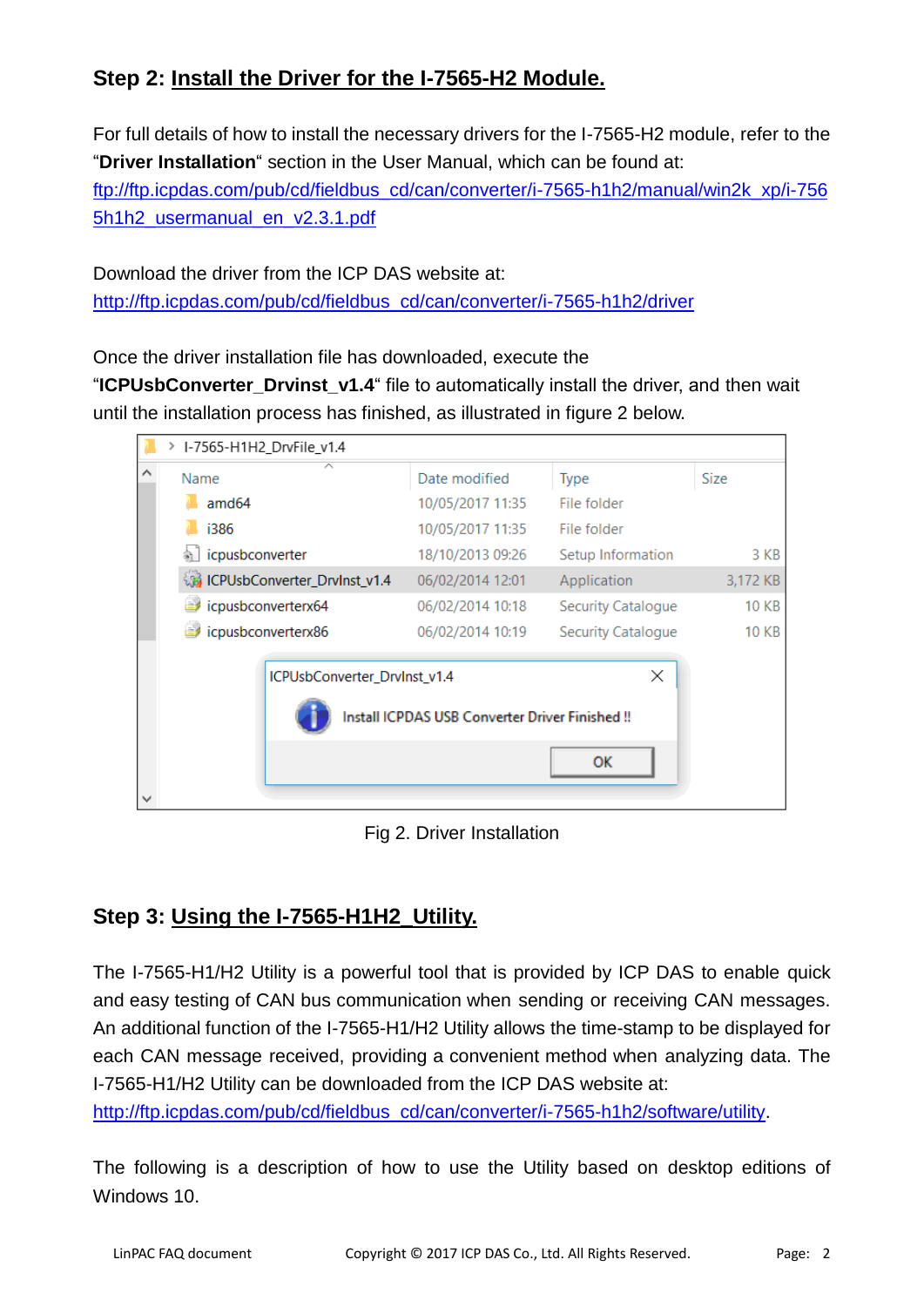Once you have downloaded the I-7565-H1/H2 Utility rar file, decompress the package and locate the I-7565-H1H2\_Utility\_Win10.exe file. Right click the icon for the file, and select the "**Run as administrator**" option from the context menu to open the Utility, as illustrated in figure 3 below.

| ₹                             | <b>Application Tools</b>                               | I-7565-H1H2_Utility_v1.17        |                                     |  |
|-------------------------------|--------------------------------------------------------|----------------------------------|-------------------------------------|--|
| File<br>Home                  | View<br>Share<br>Manage                                |                                  |                                     |  |
|                               | $\chi$ Cut                                             | The New item *<br>$\blacksquare$ | <b>II</b> Open ▼                    |  |
| Pin to Quick<br>Copy          | W. Copy path<br>Delete Rename<br>Move<br>Copy<br>Paste | Easy<br><b>New</b>               | Open                                |  |
| access                        | Paste shortcut<br>$to -$<br>$\frac{1}{2}$              | folder                           | Run as administrator                |  |
|                               | Clipboard<br>Organise                                  | <b>New</b>                       | Troubleshoot compatibility          |  |
|                               | > test(I-87120) > I-7565-H1H2_Utility_v1.17            |                                  | Pin to Start                        |  |
|                               | ∧<br>Name                                              | Date modified                    | 7-Zip                               |  |
| <b>A</b> Quick acces          | CAN1 20170510 162527                                   | 10/05/2017 16:25                 | CRC SHA                             |  |
| Deskto $\pi$                  | CAN1_20170510_162535                                   | 10/05/2017 16:27                 | Edit with Notepad++                 |  |
| $\Box$ Downl $\Box$           | CAN1_20170510_162758                                   | 10/05/2017 16:28                 | Windows Defender Scan<br>÷          |  |
| 图 Docum 术                     | CAN1_20170510_162816                                   | 10/05/2017 16:28                 | œ<br>OfficeScan                     |  |
| $\blacksquare$ Picture: $\pi$ | CAN1_20170511_110939                                   | 11/05/2017 11:09                 | $\mathcal{P}$<br>Share with         |  |
| $I - 7565 - H1$               | CAN2_20170510_151333                                   | 10/05/2017 15:13                 | Pin to taskbar                      |  |
| LinPAC FA                     | CAN2 20170510 153522                                   | 10/05/2017 15:35                 | Restore previous versions           |  |
| $LP-8x4x$                     | CAN2_20170510_154142                                   | 10/05/2017 15:51                 | $\overline{\phantom{1}}$<br>Send to |  |
|                               | <b>COMCAT.DLL</b>                                      | 31/05/1998 00:00                 |                                     |  |
|                               | COMDLG32.OCX                                           | 09/03/2004 00:00                 | Cut                                 |  |
| <b>ConeDrive</b>              | dao360.dll                                             | 25/03/2008 12:50                 | Copy                                |  |
| This PC                       | 17565H API.dll                                         | 27/03/2009 18:58                 | Create shortcut                     |  |
|                               | I-7565-H1H2_SymFile                                    | 19/08/2011 14:06                 | Delete                              |  |
| $\Box$ Data (D:)              | I-7565-H1H2_Utility                                    | 28/03/2017 15:12                 | Rename                              |  |
| 7-Zip                         | I-7565-H1H2_Utility                                    | 19/08/2011 13:28                 | Properties                          |  |
| FileZilla F1                  | I-7565-H1H2_Utility_Win10                              | 28/03/2017 15:12                 |                                     |  |
| $I - 7565 - H1$               | MSCOMCTL.OCX<br>%                                      | 15/04/2005 19:58                 | <b>ActiveX</b> control<br>1,04      |  |
| Notepad+                      | MSCOMM32.OCX<br>O.                                     | 01/09/2008 23:10                 | ActiveX control<br>10 <sup>2</sup>  |  |

Fig 3. Starting the I-7565-H1H2\_Utility

The "I-7565-H1/H2 Utility" can now be used to configure the connection parameters for the module. Click the "**Connect**" button to connect to the I-7565-H2 module, and then configure the parameters as illustrated in figure 4 below.

#### **Note**:

1) The instructions above are for Windows 10. 2) If you using an earlier version of Windows, execute the file "**I-7565-H1H2\_Utility.exe**".

| <b>R</b> <sup>1</sup> Connect to I-7565-H1/H2<br>×            |  |
|---------------------------------------------------------------|--|
| Com Port.<br>Mod Name.<br>$[COM3 \t - \t - \t]$<br>II-7565-H2 |  |
| <b>CAN Port Enable</b>                                        |  |
| $\triangledown$ Port 1 ( $\square$ Listen Only Mode)          |  |
| $\overline{\vee}$ Port 2 $\Gamma$ Listen Only Mode )          |  |
| <b>CAN1 Baud Rate</b><br>83.333<br>Kbps<br>1000K              |  |
| <b>CAN2 Baud Bate</b><br>83.333<br>Kbps<br>1000K<br>▾╎        |  |
| Connect<br>Cancel                                             |  |

Fig 4. Configuring the connection parameters

LinPAC FAQ document Copyright © 2017 ICP DAS Co., Ltd. All Rights Reserved. Page: 3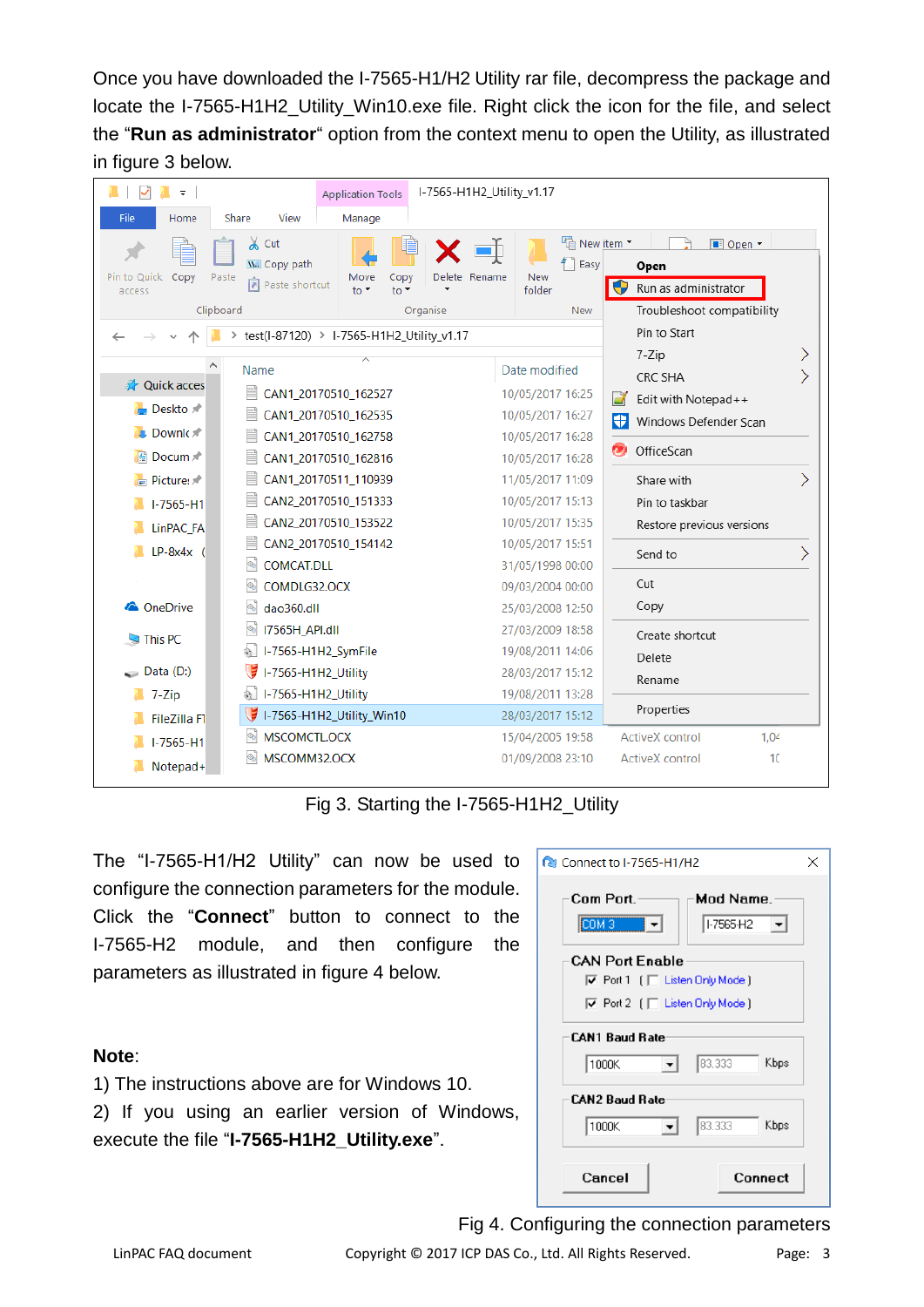### **Step 4: Execute the "i87120.exe" example and begin communicating with the I-7565-H2 module.**

To begin communicating with the I-7565-H2 module we can use the example file, "i87120.exe", which can be found in the examples folder of the LP-8x4x SDK. However, in order to use the "i87120.exe" example file, we first need to upload it from the LP-8x4x SDK to the LinPAC.

In this example, we will use the I-87120 module to send 10 CAN messages to the I-7565-H2 module, and use the I-7565-H1/H2 Utility to monitor the messages received. The I-7565-H1/H2 utility can also be used to send CAN messages to the I-87120 module, and then the results of the CAN message received by the I-87120 module, will be displayed on the screen of the LP-8x4x.

Figure 5 below provides an illustration of the interface for the I-7565-H1/H2 Utility. The two main features of the Utility are the "CAN Message Send Area" and the "CAN Message Receive Area".



#### Fig 5. The interface of the I-7565-H1/H2 Utility

LinPAC FAQ document Copyright © 2017 ICP DAS Co., Ltd. All Rights Reserved. Page: 4